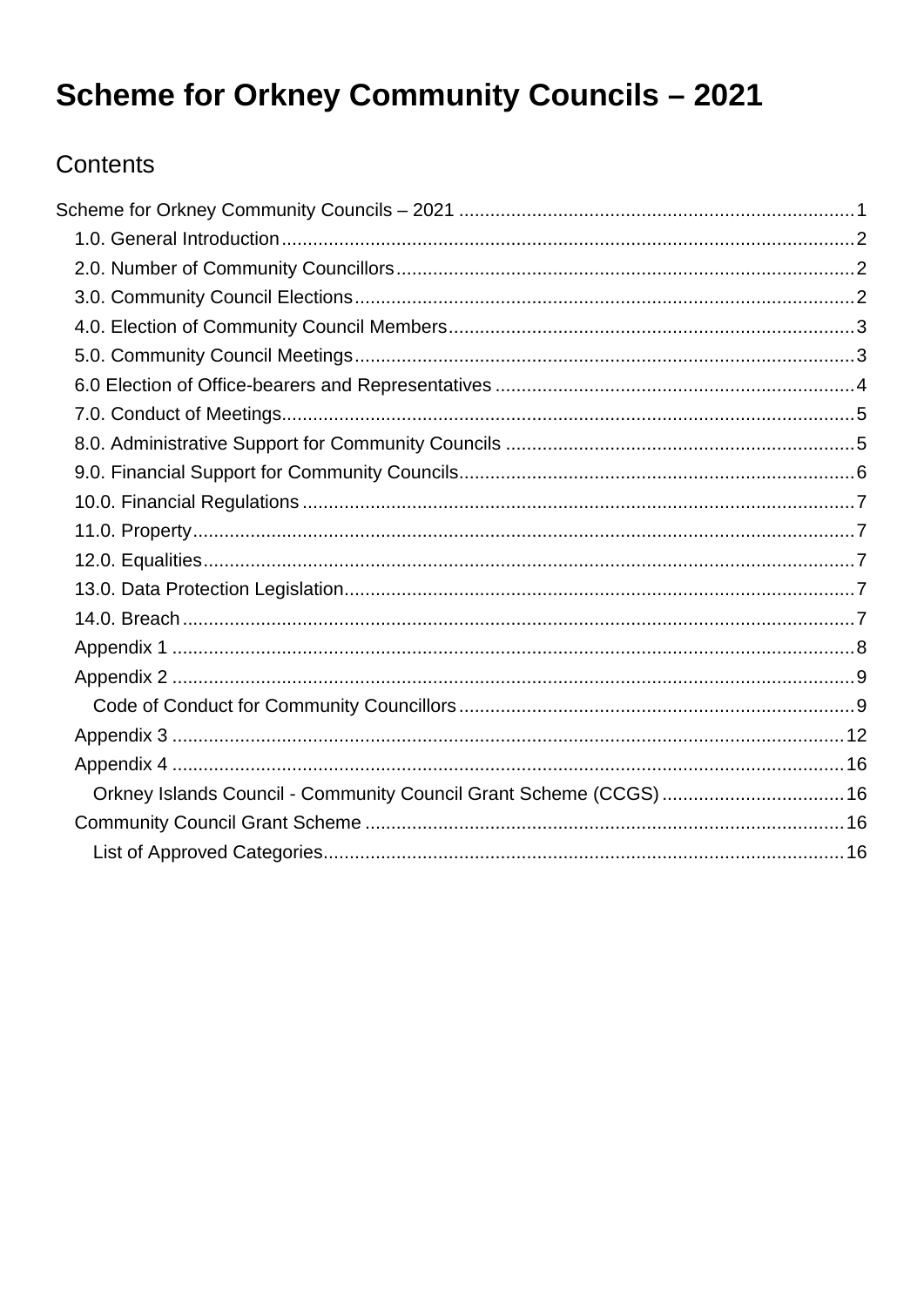### <span id="page-1-0"></span>**1.0. General Introduction**

1.1. Sections 52 and 53 of the Local Government (Scotland) Act 1973, as amended, permit the Council to prepare a scheme for community councils. A Scheme for Orkney Community Councils was adopted in 1975, and subsequently amended in –1994, 2007 and 2021.

1.2. Orkney Islands Council reserves the right, following consultation with the Community Councils, to insert any new clause or delete or amend any existing clause within the scheme which may be required in consequence of any decision of Orkney Islands Council.

1.3. Following the Local Government Boundary Commission review of electoral boundaries which was effective from the Local Government elections in 2007, the Scheme for Community Councils was amended to take account of the revised areas of Islands Council electoral wards and Community Council areas.

1.4. The unique geographical distribution of the Orkney Islands area lends itself to the neighbourhood type of Community Council. On the whole this envisages relatively small compact and identifiable areas retaining a "grass roots" association in even the smaller islands.

# <span id="page-1-1"></span>**2.0. Number of Community Councillors**

2.1. In order to ensure the widest possible spectrum of opinion each Community Council shall have a minimum complement of seven members. Each Community Council serving areas which consist of more than 1,000 electors, contained within the current register of electors for that area, on the date of the Community Council election, will increase by one member for each additional 1,000 electors or part thereof, subject to:

(a) the maximum number of Community Councillors on each Community Council being limited to twelve; and

(b) the number of Community Councillors elected for each area remaining in force until the next Community Council election.

2.2. A list of the current Community Councils and the number of members in each is attached as Appendix 1 to this Scheme. Orkney Islands Council may determine, following consultation with Community Councils, to change the boundaries or membership of Community Councils in certain circumstances such as following a Local Government Boundary Commission review.

### <span id="page-1-2"></span>**3.0. Community Council Elections**

3.1. The minimum age to stand for election to a Community Council is 16 years. Any 16 or 17 year-olds, residing in the Community Council area, and named on the Electoral Register, for that area are entitled to both stand for the Community Council and vote in any Community Council election.

3.2. The minimum complement of members required to establish a Community Council shall be two-thirds of the seats on the Community Council but shall never be less than five members. In the event that less than five seats of a Community Council have been filled after an election, the electoral process shall be deemed to be null and void and a further election shall be held for that Community Council after one year. If five or more of the seats remain unfilled after a second election, no further elections shall be held until the next full Community Council election.

3.3. If at least five members of a Community Council have been elected after an election, any vacancies remaining shall be filled by Orkney Islands Council calling a public meeting, to be held within the Community Council area, giving a minimum of seven days' notice and specifying that the meeting is being held to fill the vacancy or vacancies for Community Councillors.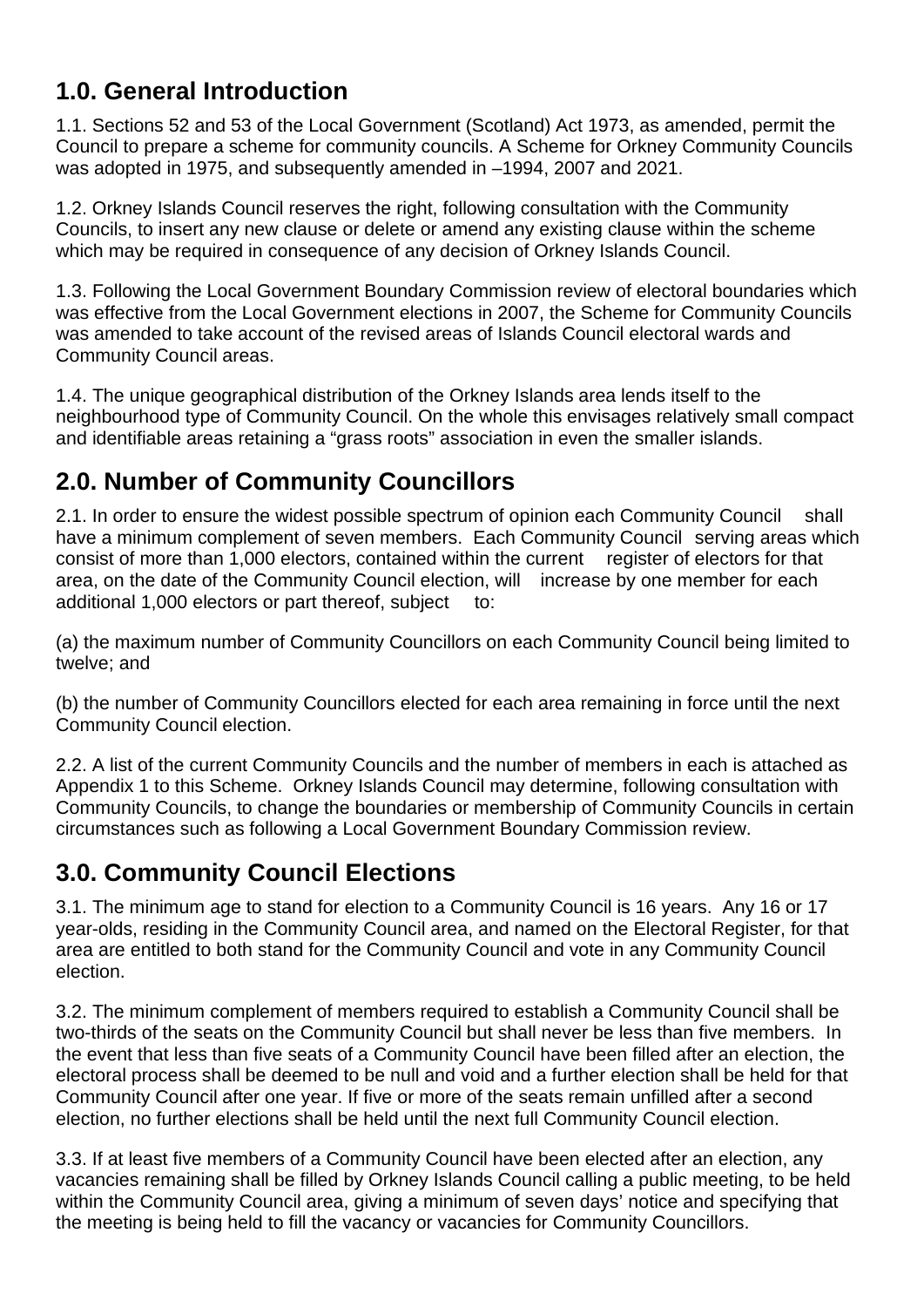3.4. Nominations, which must be proposed and seconded by electors contained within the current electoral register for that Community Council area in which the vacancy or vacancies exist, will be called for at the public meeting, and the vacancy/vacancies will be filled by secret ballot carried out at that meeting. Only electors on the current electoral register for that Community Council area can be nominated and have voting rights in the process. Where there is an equality of votes, the matter will be decided by lot. The consent of any nominated candidate, who is not present at the meeting, must be produced in writing to Democratic Services prior to the vote being taken.

3.5. Public meetings held to fill a vacancy or vacancies on any Community Council shall be held on a date to be determined by the Chief Executive of Orkney Islands Council but such meetings shall not be held in respect of that same Community Council at intervals of less than six months.

# <span id="page-2-0"></span>**4.0. Election of Community Council Members**

4.1. Members of Community Councils shall be elected by secret ballot. The conduct of Community Councils elections will be governed by the Returning Officer for Orkney Islands Council.

4.2. Each candidate is required to complete a nomination form, duly signed by one witness. The names of both the candidate and the witness must be entered on the current electoral register for that Community Council area.

4.3. Elected members of Orkney Islands Council, Chief Officials of Orkney Islands Council and Democratic Services staff shall not be eligible for nomination a Community Councillors.

4.4. Community Council elections shall be held approximately one month after the Local Government election on a date to be determined by the Chief Executive of Orkney Islands Council. This includes Community Council areas where the total number of registered electors on the electoral roll in force at the time of the Community Council election does not exceed 150, in which case, at the discretion of Orkney Islands Council, all registered electors in the Community Council area, other than Elected Members of the Council, Chief Officials and Democratic Services staff, employed by Orkney Islands Council, will be deemed eligible for election.

4.5. Where a Community Council consists of more than one island or parish and each of those islands or parishes has more than ten electors entered on the current register of electors on the date of the Community Council election, one candidate from each island or parish should be elected in the first instance.

The candidate with the highest number of votes in each discrete island or parish will be elected. Other vacancies for that Community Council will then be filled on a first past the post basis.

4.6. All members accepting election to a Community Council do so in the understanding that they must comply with the Scheme of Orkney Community Councils and adopt the Code of Conduct for Orkney Community Councillors, attached as Appendix 2 to this Scheme.

4.7. Community Councillors who have not attended any meetings of their Community Council for a period of 6 months without giving a satisfactory explanation shall be deemed to have resigned. The vacancy will be filled in accordance with the procedure for a casual vacancy.

# <span id="page-2-1"></span>**5.0. Community Council Meetings**

5.1. A Community Council shall not hold its first meeting unless at least five members of its complement have been elected. Each Community Council shall have the right to determine the number of meetings it shall hold provided that at least four meetings are held annually – preferably one in each quarter of the year.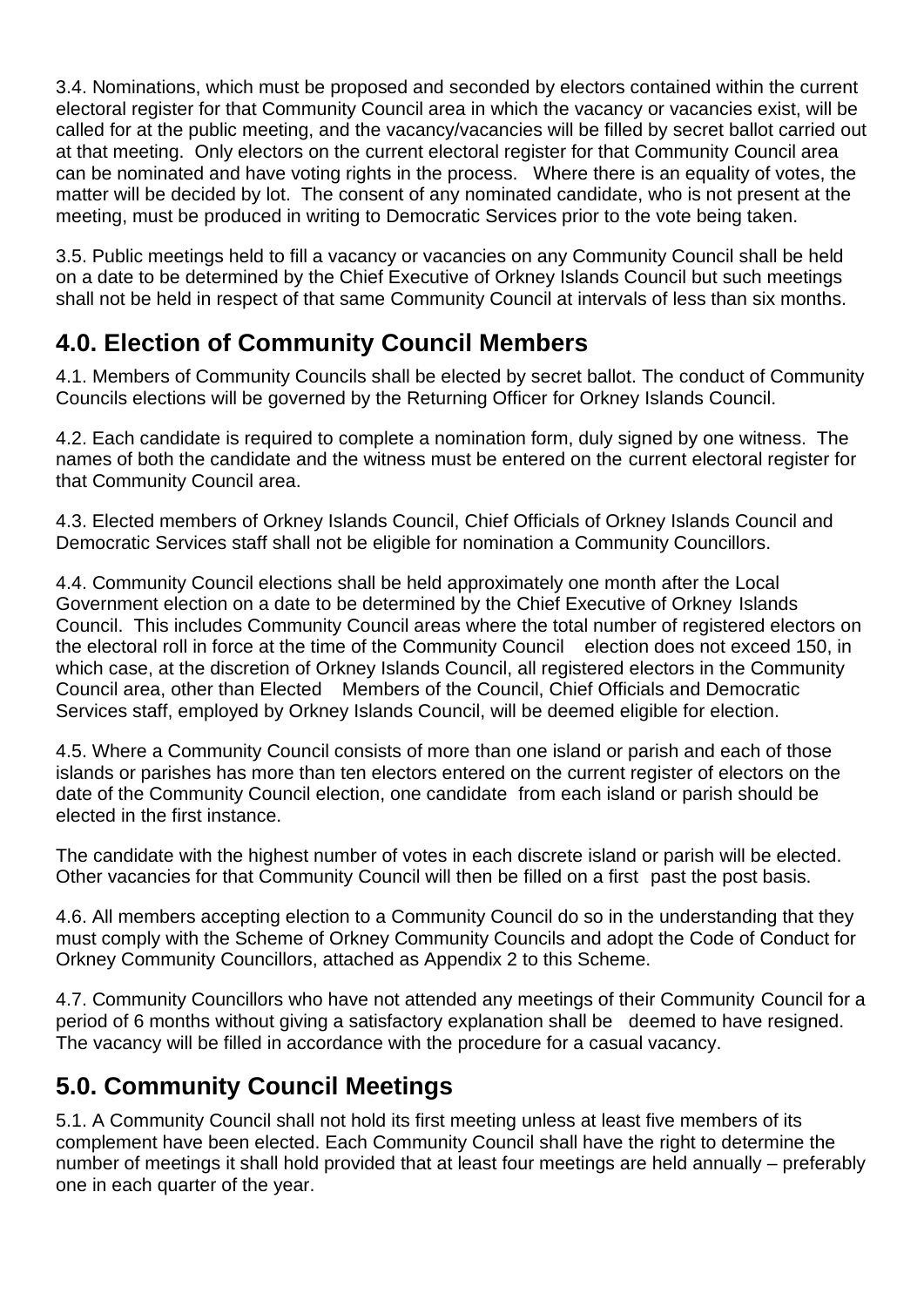5.2. Meetings shall normally be called by Democratic Services staff and held either in a local venue or via an online platform.

5.3. A quorum shall consist of one-half of the number of the Community Council seats, but shall never be less than four.

5.4. All meetings of Community Councils shall be open to the public but all Community Councils reserve the right to exclude the press and public from meetings during discussion of confidential items if such action is carried by the vote of a majority of all Community Councillors present and voting.

Notwithstanding the above paragraph, if any commercially sensitive or personal information relating to an item is provided to a Community Council, the item may be considered in private.

5.5. An Elected Member of Orkney Islands Council, or Democratic Services staff, shall not be entitled to propose or second a motion or an amendment to a motion, nor shall he/she be entitled to vote.

5.6. Agendas for Community Council meetings shall be issued to members and made publicly available seven days prior to the next scheduled Community Council meeting. These will be displayed at suitable places within the area served by the Community Council wherever possible.

5.7. If a Special meeting is required to discuss a matter of an urgent nature then a meeting can be called at short notice but this should never, except in exceptional circumstances and with the agreement of Democratic Services staff, be less than three days. Agendas should be displayed publicly in accordance with the procedures for general meetings of the Community Council.

5.8. Minutes of Community Council meetings, once approved at a subsequent meeting of each respective Community Council, shall be publicly displayed with the exception of any parts of a Minute which relate to items taken in private.

5.9. It is not permissible to film, photograph or otherwise record the proceedings of Community Council meetings, unless permission of the Chair has been obtained, in consultation with Democratic Services, not less than five clear days before the meeting.

5.10. If a matter requires action to be taken before the next scheduled meeting, then decisions can be taken by a majority of members and this would be minuted at the next scheduled meeting.

5.11. A Community Council may establish a Sub-committee for specific projects and terms and remit of the Sub-committee must be agreed by a majority of members.

### <span id="page-3-0"></span>**6.0 Election of Office-bearers and Representatives**

6.1. At the beginning of the first meeting held after an election, and on an annual basis thereafter, provided that five of the total number of Community Councillors have been elected, the Community Councillors shall appoint a Chair who shall be one of their own number.

6.2. Democratic Services staff shall open the meeting and conduct the business of electing a Chair by secret ballot.

6.3. Once a Chair has been elected, the Community Council should elect a Vice-Chair who shall be one of their own number and who should deputise in the absence of the Chair. Any other necessary representatives should then be elected.

6.4. The Chair, Vice-Chair and representatives shall be elected annually but the outgoing Chair, Vice-Chair and representatives shall be eligible for re-election.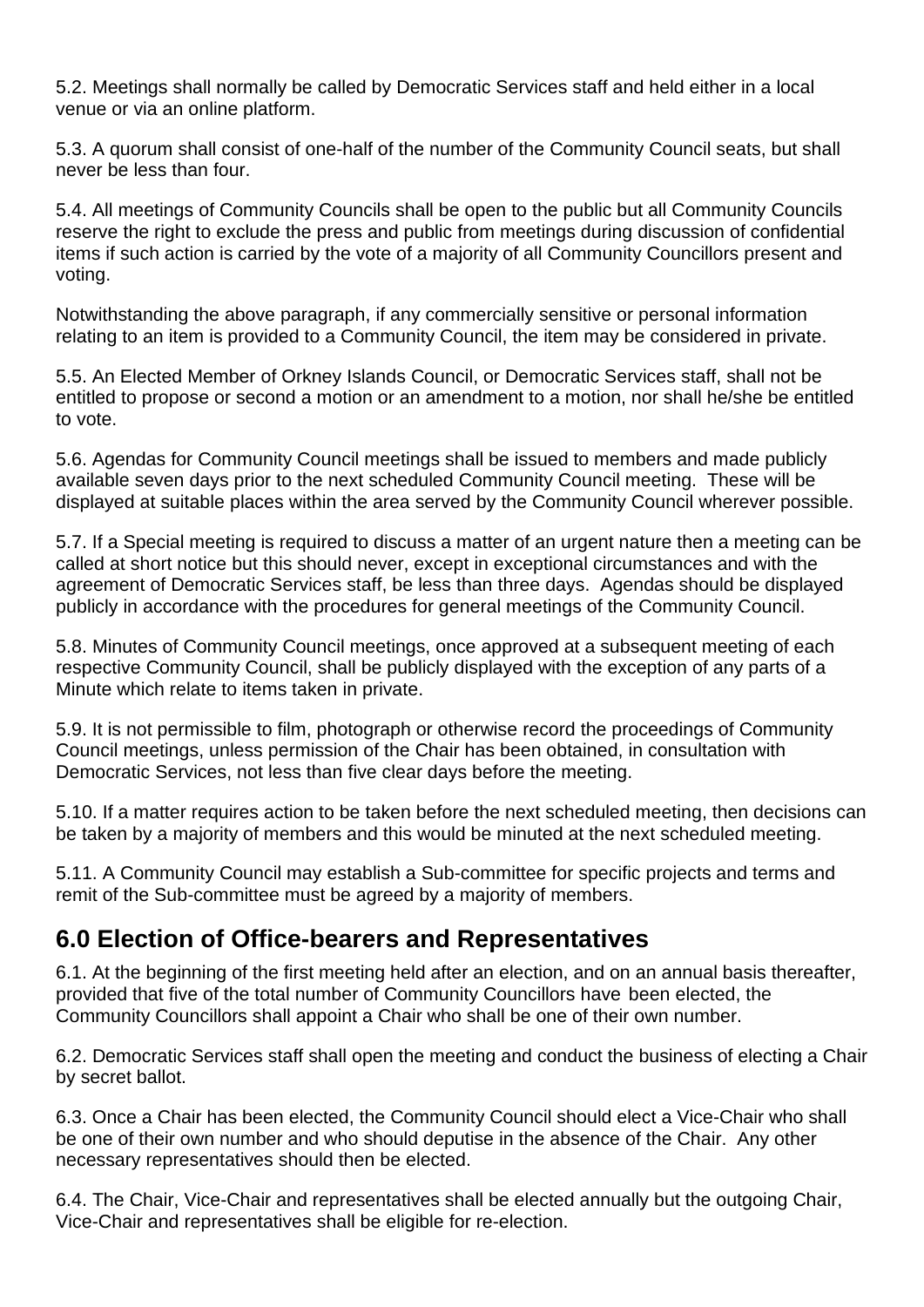6.5. An Elected Member of Orkney Islands Council shall not be entitled to accept nomination for the post of Chair of any Community Council or to otherwise participate in the election of any office bearers or representatives.

6.6. During meetings of Community Councils, deference should be paid to the authority of the Chair who shall decide all matters of order, competency and relevance. His/her duty is to ensure that business considered at any Community Council meeting is conducted properly and in accordance with the Scheme for Orkney Community Councils. It is the duty of the Chair to preserve order within the meeting and to ensure that all members obtain a fair hearing.

6.7. The Chair shall have both a deliberative and a casting vote.

6.8. With the exception of the authority referred to at 6.6 and 6.7 above, the Chair of any Community Council holds no special power over and above that held by any other member of the Community Council.

6.9. There may be occasions where the Chair is invited to represent the Community Council at meetings convened by other organisations. Each Community Council will determine whether the Chair should accept such an invitation or whether another member should attend instead. Each Community Council may reimburse travel expenditure, in relation to such attendance, subject to the minimum costs being incurred and not having been met from any other source.

6.10. If the Chair is present at a meeting he/she must assume the Chair. In the event of the Chair being absent from a meeting, or part thereof, the Chair shall be taken by the Vice Chair, whom failing, by a Chair appointed pro tempore and while in the Chair such person shall have the same powers and responsibilities as if he/she were Chair.

### <span id="page-4-0"></span>**7.0. Conduct of Meetings**

7.1. Following each Community Council election, each Community Council shall adopt a Constitution based on the model Constitution, attached as Appendix 3 to this Scheme.

### <span id="page-4-1"></span>**8.0. Administrative Support for Community Councils**

8.1. Orkney Islands Council shall appoint/retain a Clerk to each Community Council who shall not be a member of the Community Council. This appointment will be made by Democratic Services, in accordance with the recruitment policy of Orkney Islands Council, although the Community Council, or a representative, would be consulted. A member of the Community Council, normally the Chair, may be invited to participate in the recruitment process.

8.2. It shall be the duty of the Clerk to a Community Council, as part of the Democratic Services team, to convene all meetings of the Community Council, to take minutes, complete a financial statement and to undertake any correspondence or any other appropriate duties on behalf of the Community Council. The Clerk must also submit minutes and details of any representations, responses, requests or actions requiring Orkney Islands Council's attention to Democratic Services as soon as practicable following each Community Council meeting.

8.3. The Clerk, as a part-time employee of Orkney Islands Council, shall be entitled to remuneration which will be calculated annually by Orkney Islands Council. The salary payable to each Clerk shall be met by Orkney Islands Council and shall have no effect on the annual grants and allocations made to Community Councils in accordance with Section 9. Reasonable general expenses must be met by each respective Community Council.

8.4. Orkney Islands Council will retain nominated officials in Democratic Services who will support Community Councils and will also provide reasonable administrative assistance and procedural advice to the Community Councils where practicable and appropriate. Any correspondence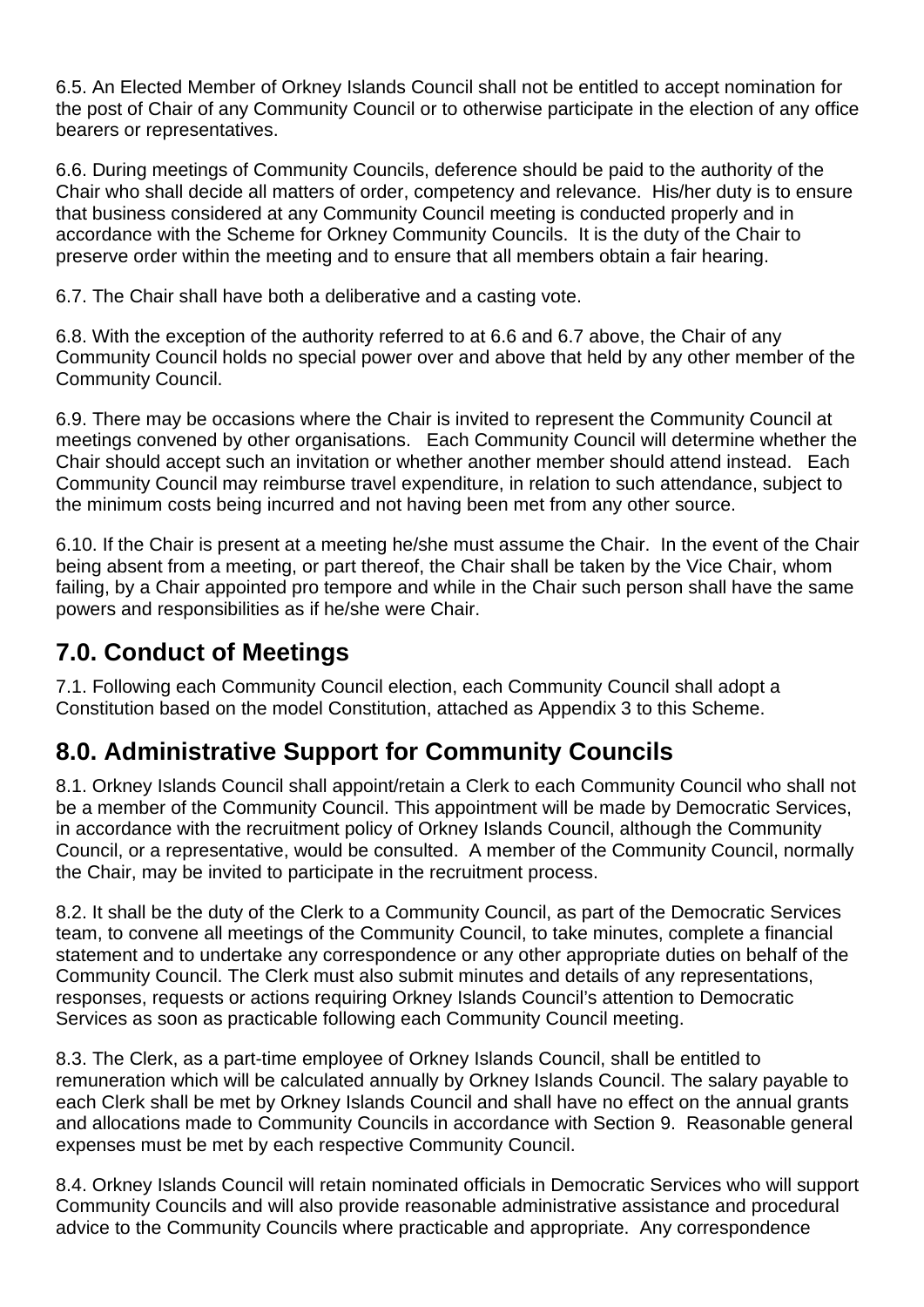between Community Councils and individual services within Orkney Islands Council should be submitted to Democratic Services.

### <span id="page-5-0"></span>**9.0. Financial Support for Community Councils**

9.1. In addition to any funds which Community Councils may raise by their own efforts, Orkney Islands Council will provide annual grants to each Community Council, which may be disbursed at the sole discretion of the Community Council, comprising:

(a) a lump sum grant;

(b) an additional grant in the case of Community Councils covering dual parishes or more than one island; and

(c) a grant per elector registered on the current Electoral Register for the entire Community Council area.

The above method of calculating annual grants to Community Councils will normally be adjusted annually subject to the approval of Orkney Islands Council. Notwithstanding the above Orkney Islands Council may determine to change the method of calculating annual grants at any time.

9.2. All Community Councils, with the exception of Kirkwall and St Ola and Stromness, will have the opportunity to assist Orkney Islands Council with administration of the maintenance of burial grounds within the respective Community Council areas.

9.3. Orkney Islands Council may, subject to prior written agreement, pay the Clerk's salary and the cost of hiring meeting rooms, or reasonable online platform costs, for the first eight meetings held in each calendar year. Thereafter, the Clerk's salary and any additional meeting costs will be charged to the respective Community Council.

9.4. Each Community Council may apply to Orkney Islands Council for assistance with the cost of specific projects in accordance with the terms and conditions of the Community Council Grant Scheme as detailed in Appendix 4 to this Scheme, subject to any subsequent additions, deletions and/or amendments to categories and conditions of the Community Council Grant Scheme.

9.5. Additionally, a multi-island Community Council may be reimbursed, at the discretion of Orkney Islands Council, with the actual costs of travel and overnight accommodation for members who have to attend relevant, properly convened, meetings on other islands within their Community Council area.

9.6. Where boundary adjustments alter the area covered by Community Councils, any residual funds held by the respective Community Councils will be reapportioned to the new Community Councils covering these areas in proportion to the number of registered electors in each relevant polling district on the electoral roll in force at that time. Any other assets held by these Community Councils will be retained or disposed of by mutual agreement. In the event that matters cannot be resolved by mutual agreement of relevant Community Councils, the matter will be determined by Orkney Islands Council.

9.7. All Community Councils must hold suitable insurance to cover Community Council property, property contents and Community Council events and activities, the cost of which is eligible for assistance from the Community Council Grant Scheme. Democratic Services will administer this process for all Community Councils.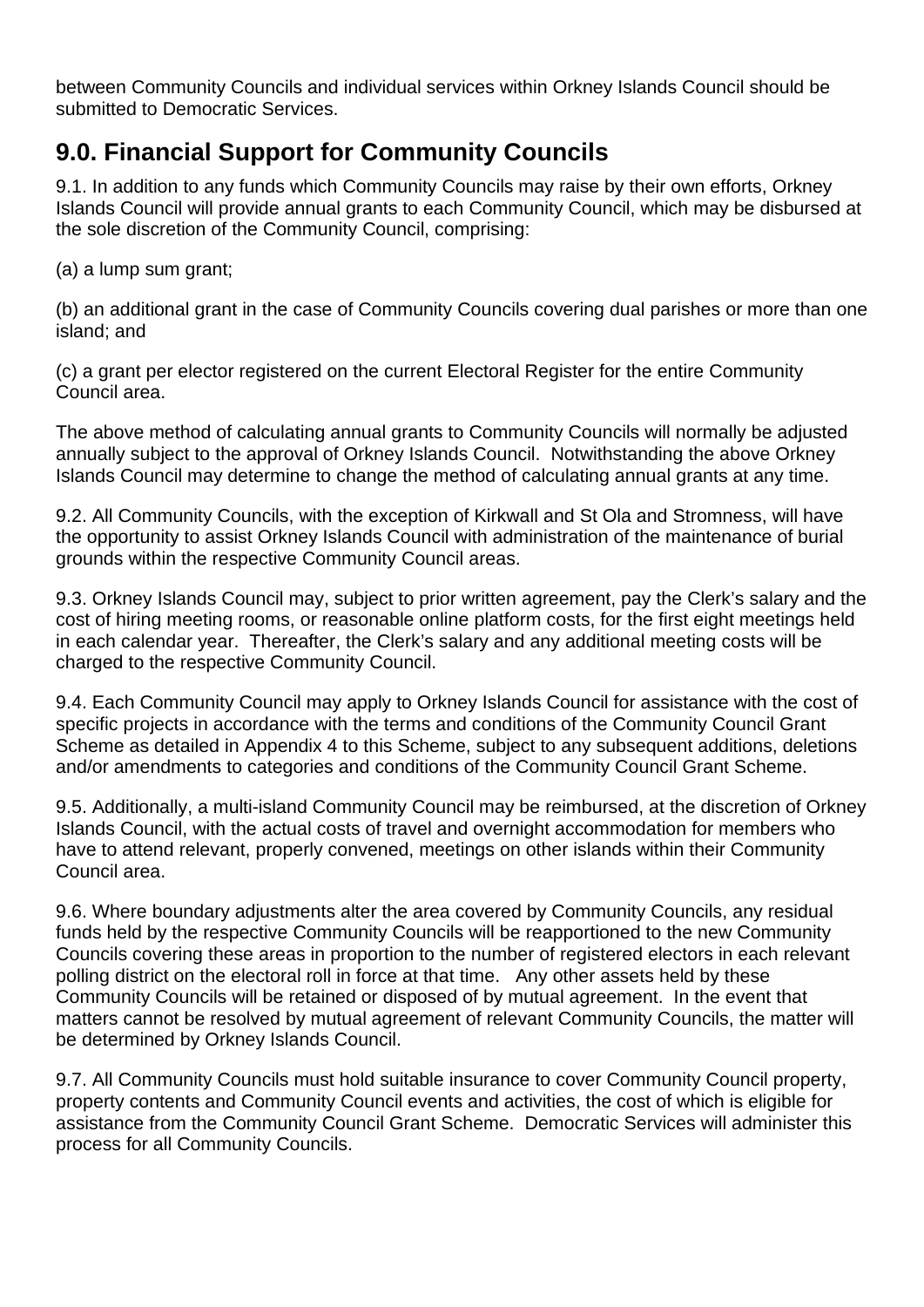# <span id="page-6-0"></span>**10.0. Financial Regulations**

10.1. All ordering and certification procedures required by Orkney Islands Council must be observed before invoices are forwarded to Democratic Services for payment.

10.2. Tendering procedures of Orkney Islands Council must be adhered to when administering projects.

10.3. Periodic statements of receipts and payments will be provided by Orkney Islands Council for the information of the Community Council.

10.4. A summarised receipts and payments statement made up to 31 March each year will be provided by Orkney Islands Council. This statement will also show the carried-over balance available to the Community Council for spending during the following financial year. The annual statement must be publicly displayed in a suitable place within the area of the Community Council, within fourteen days of receipt by the Clerk.

10.5. All Community Council expenditure must comply with the Financial Regulations of Orkney Islands Council and decisions on financial matters must be taken by a quorum of members.

### <span id="page-6-1"></span>**11.0. Property**

11.1. Any Community Council may purchase, sell, lease or otherwise acquire and grant rights in heritable property. The title in whose name any property belonging to the Community Council is to be held and by whom any deeds will be granted shall run in the name of the Chair, Vice Chair and Clerk of the Community Council and their successors in office as trustees for and on behalf of the Community Council.

## <span id="page-6-2"></span>**12.0. Equalities**

12.1. Equal opportunities legislation that makes it unlawful to discriminate against persons or groups on the grounds of race, gender, gender recognition, disability, age, sexual orientation, and religion or belief. Community Councils must comply with Equal Opportunities legislation and ensure that equality of opportunity be given to every participant to have their knowledge, opinion, skill and experience taken into account.

### <span id="page-6-3"></span>**13.0. Data Protection Legislation**

13.1. Community Councils must adhere to all relevant data protection legislation including but not limited to the Data Protection Act 2018 and those who process personal data must register with the Information Commissioner's Office (ICO). This legal responsibility will be monitored and administered by Democratic Services. See the ICO website for further information.

### <span id="page-6-4"></span>**14.0. Breach**

14.1. Any breach of the Scheme for Orkney Community Councils - 2017 may be reported to Orkney Islands Council to determine what action, if necessary, should be taken.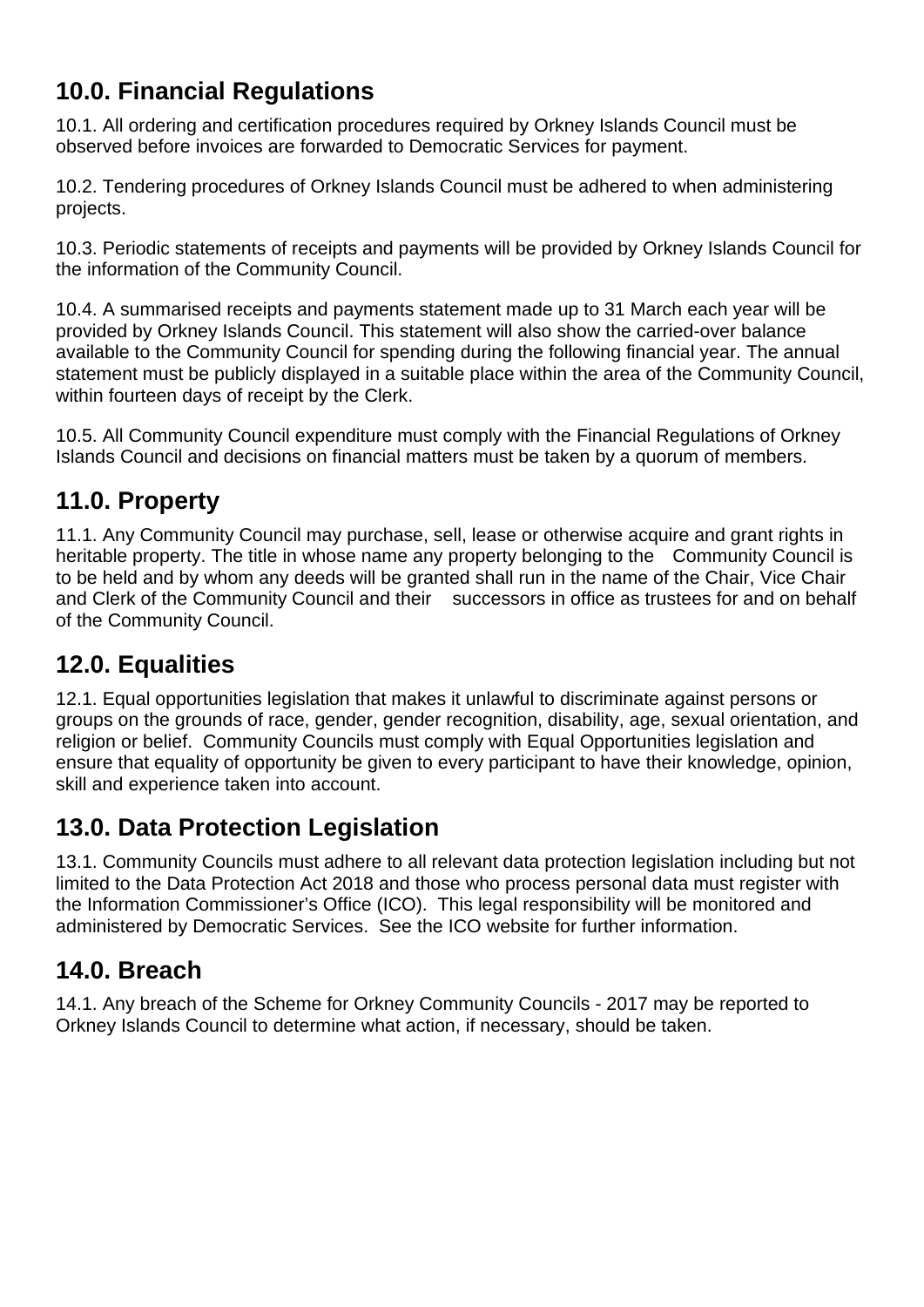<span id="page-7-0"></span>

| <b>Community Council.</b>          | <b>Number of Community Councillors.</b> |
|------------------------------------|-----------------------------------------|
| Birsay.                            | 7 Members.                              |
| Eday.                              | 7 Members.                              |
| Evie and Rendall.                  | 7 Members.                              |
| Firth and Stenness.                | 8 Members.                              |
| Flotta.                            | 7 Members.                              |
| Graemsay, Hoy and Walls.           | 7 Members.                              |
| Holm.                              | 7 Members.                              |
| Kirkwall and St Ola.               | 12 Members.                             |
| North Ronaldsay.                   | 7 Members.                              |
| Orphir.                            | 7 Members.                              |
| Papa Westray.                      | 7 Members.                              |
| Rousay, Egilsay, Wyre and Gairsay. | 7 Members.                              |
| Sanday.                            | 7 Members.                              |
| Harray and Sandwick.               | 8 Members.                              |
| Shapinsay.                         | 7 Members.                              |
| South Ronaldsay and Burray.        | 8 Members.                              |
| St Andrews and Deerness.           | 7 Members.                              |
| Stromness.                         | 8 Members.                              |
| Stronsay.                          | 7 Members.                              |
| Westray.                           | 7 Members.                              |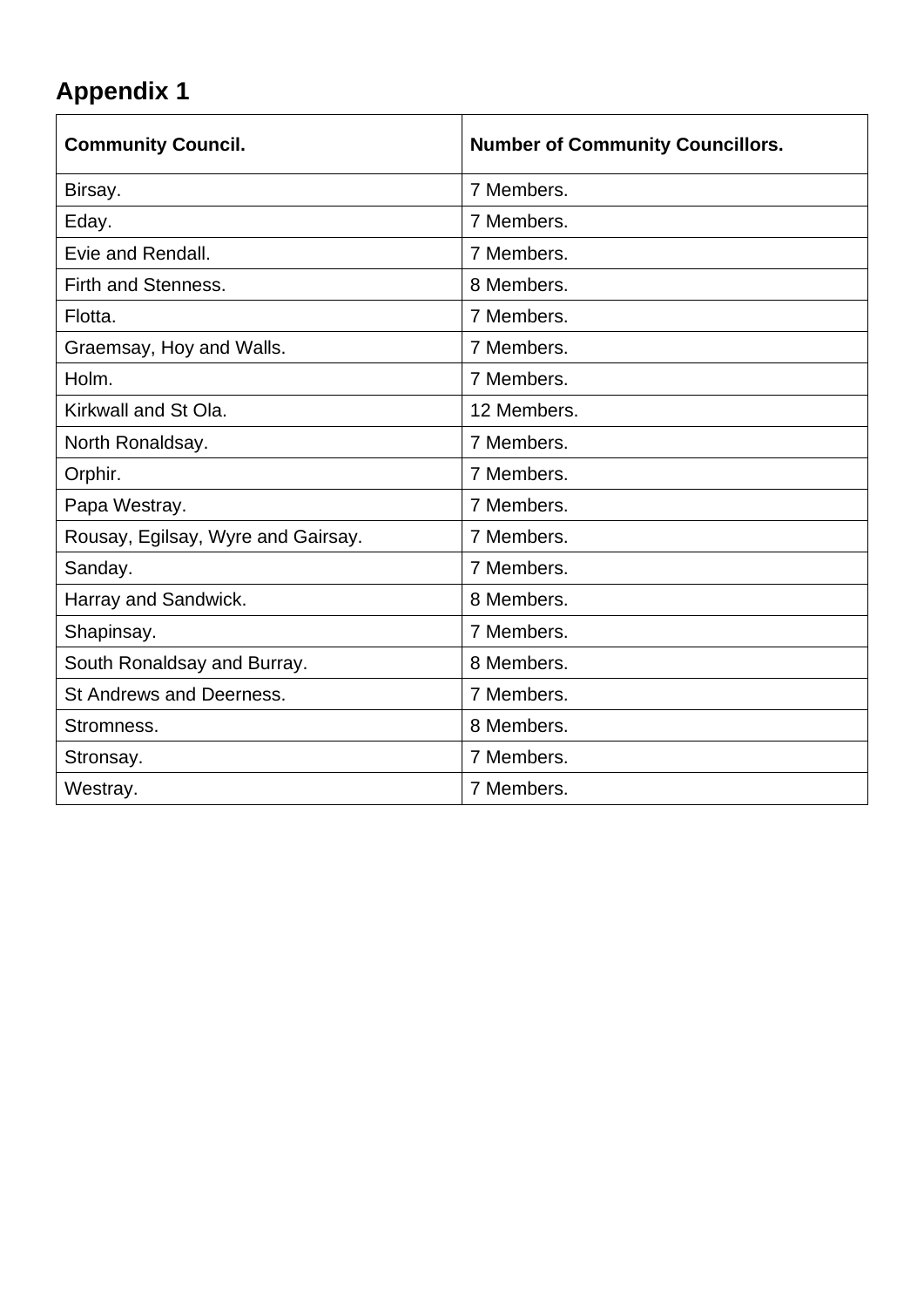

### <span id="page-8-1"></span><span id="page-8-0"></span>**Code of Conduct for Community Councillors**

#### **Introduction**

This Code, which is based on the model Councillors' Code of Conduct produced by the Standards Commission Scotland, should guide the conduct of Community Councillors.

It is your responsibility to make sure that you are familiar with this Code and that your conduct complies with it.

Failure to comply with this Code may result in your being suspended or banned from serving as a Community Councillor

#### **1. Role of Democratic Services Manager in Respect of Code of Conduct.**

The Democratic Services Manager is a member of staff in the Chief Executive's Service, Orkney Islands Council. In addition to the main liaison role he/she will have prime responsibility for monitoring the working relationship between Community Councils and Orkney Islands Council, reviewing this Code of Conduct and ensuring that consultation mechanisms are operational. In addition, he/she will have a monitoring role in relation to Community Council functions to ensure adherence to the Constitutions, Orkney Islands Council's Financial Regulations and the Scheme for Orkney Community Councils.

#### **2. Community Council Representation.**

Community Council communications should be issued by the Clerk and must reflect the majority view of members of that particular Community Council and be minuted accordingly.

A Chair or member of a Community Council should not officially convey personal opinions to the public, press or another body where those opinions or views would be at odds with the recorded decision of the Community Council or be taken to represent the view of the Community Council.

#### **3. Public Duty and Private Interest.**

Your duty as a Community Councillor is to represent the whole local community served by your Community Council.

Any member who has any pecuniary (financial) interest, direct or indirect, in any contract, proposed contract or other matter, present at a meeting of the Community Council where this matter is the subject of consideration must disclose such interest and must retire from the meeting during discussion and determination of this item.

If you have any private interest in a matter being discussed by your Community Council, you should consider whether it would be appropriate for you to declare this interest and to withdraw from discussion and determination of that matter.

In considering this, you should have regard to the following criteria: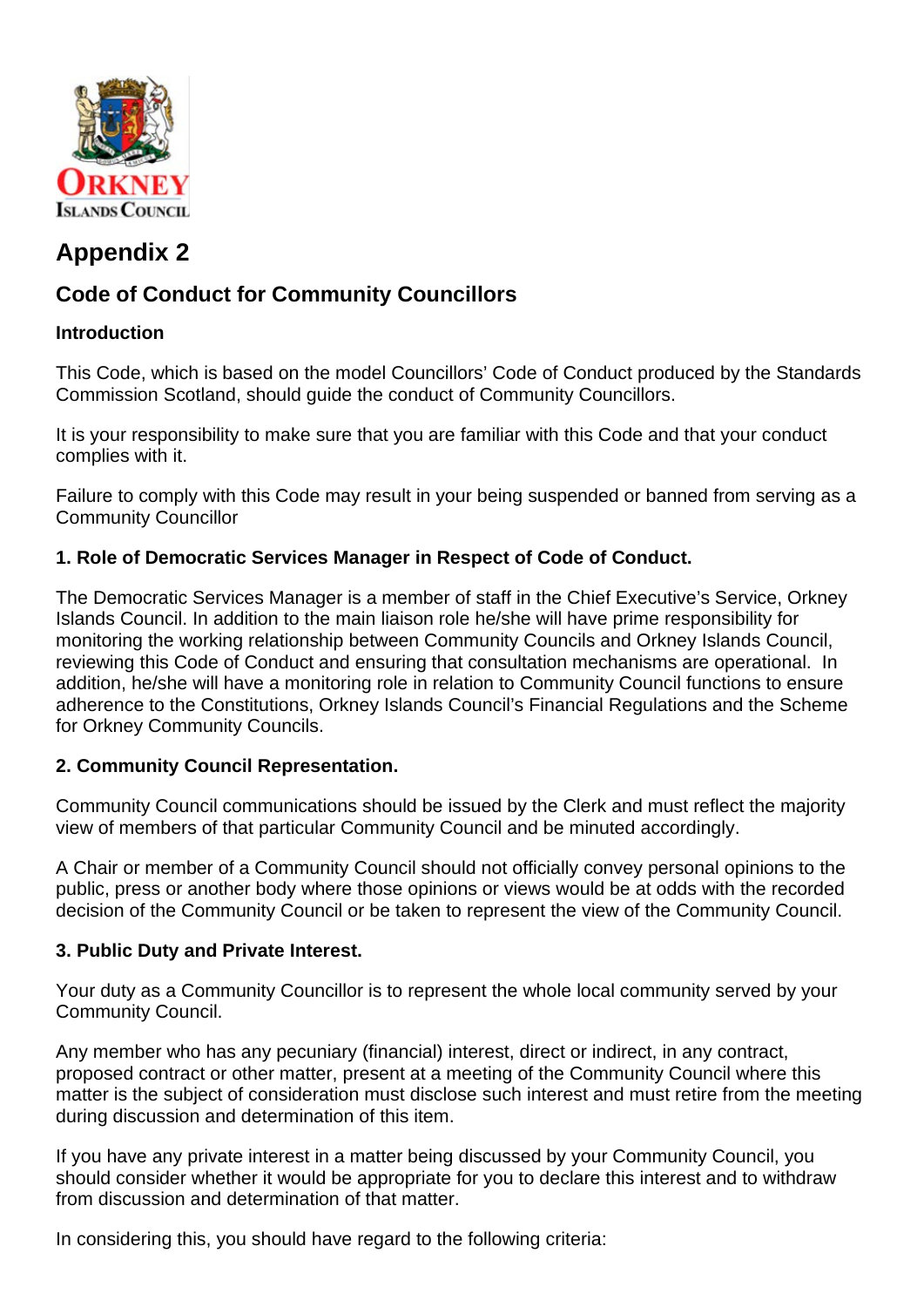A. That members of the public might reasonably think the private interest could influence you, stifle discussion, or influence other members through your presence; and or

B. That members of the public might reasonably think the private interest creates a real danger of bias on your part because it affects you, or someone connected with you, or an organisation where you are an office-bearer, more than any other person or more than the generality of other persons affected by the matter.

In the case of a private interest that meets criterion A but not criterion B you should declare your interest but you may decide to participate in discussion and determination of the matter.

In the case of a private interest that meets criteria A and B, you should declare your interest and seriously consider withdrawing from discussion and determination of that item.

Private pecuniary (financial) interests may be more likely to be of a nature that meets the above criteria but private non-pecuniary interests may also meet these criteria. The fundamental principle to bear in mind is that you should not do anything that you cannot justify to the public in the terms of this Code.

#### **4. Gifts and Hospitality.**

You should treat with extreme caution any gift, favour or hospitality that is offered to you personally. The person or organisation making the offer may be doing, or seeking to do, business with the Community Council or may be applying to the Community Council for some kind of decision or recommendation.

You are personally responsible for all decisions in this regard and for avoiding the risk of damage to public confidence in the Community Council. The offer or receipt should always be reported to the Clerk of the Community Council.

#### **5. Dealings with Orkney Islands Council.**

If you have dealings with Orkney Islands Council on a personal level, you should never seek or accept preferential treatment, by virtue of your position as a Community Councillor, for yourself or for anyone personally connected with you. You should also avoid placing yourself in a position that could lead the public to reasonably believe you are receiving such treatment.

#### **6. Use of Expenses, Allowances and Facilities.**

You should always make sure that any expenses, allowances, or facilities, approved by members, provided for use in your duties as a Community Councillor are used strictly for those duties and for no other purpose.

#### **7. Appointments to Other Bodies.**

You may be appointed or nominated by your Community Council as a member of another body for instance a voluntary organisation. You should always observe this Code in carrying out your duties for that other body in the same way that you would with regard to your Community Council.

#### **8. Breach.**

Any breach of the Scheme for Community Councils may be reported to Orkney Islands Council to determine what action, if necessary, should be taken.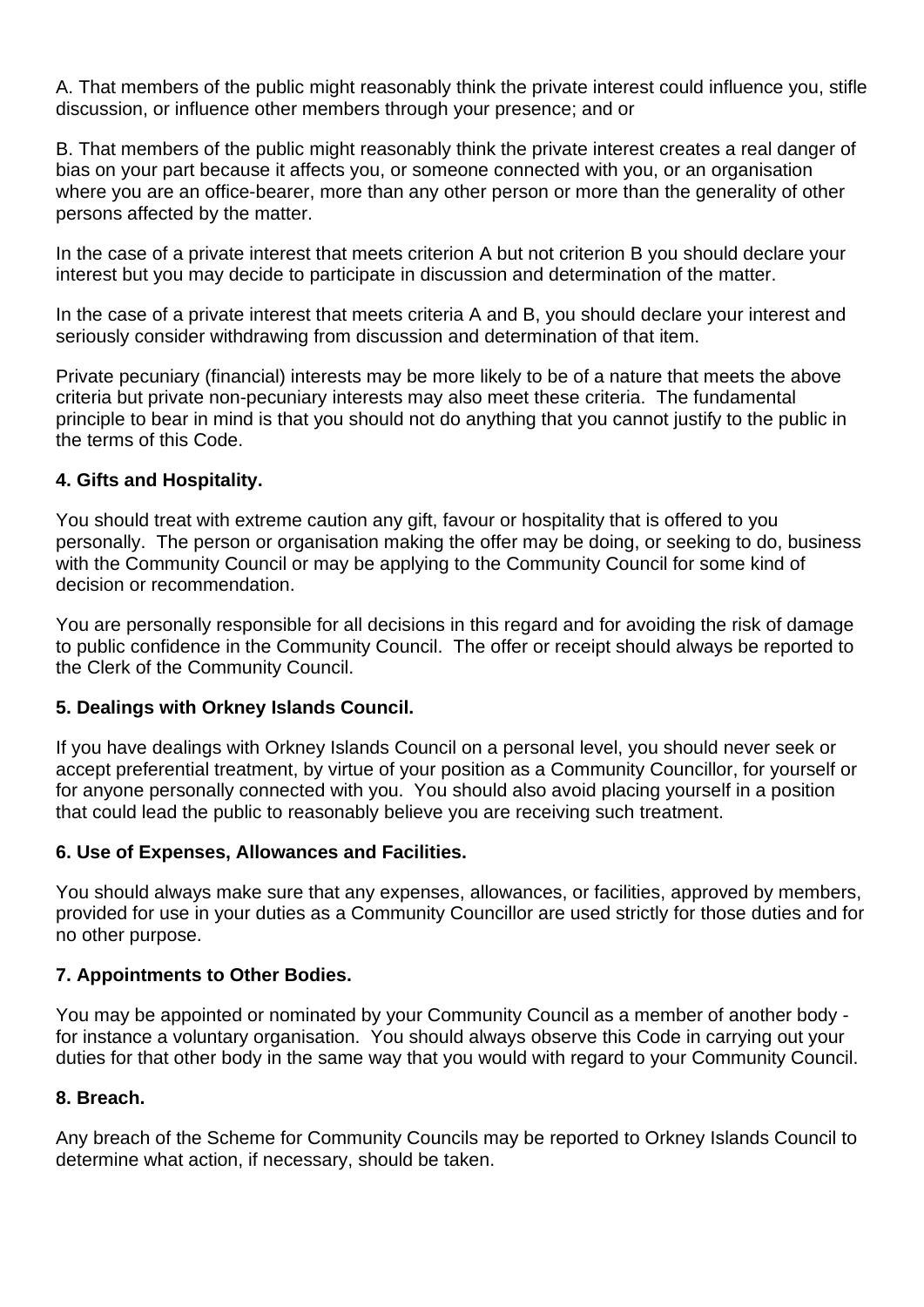#### **9. Conclusion.**

The practical application of these rules is a matter for your own judgement but, if in any doubt as to how they should be applied, you should seek advice from Democratic Services.

As well as avoiding actual misconduct, you should avoid any appearance of misconduct. Your conduct and what the public believes about your conduct will affect the reputation of your Community Council.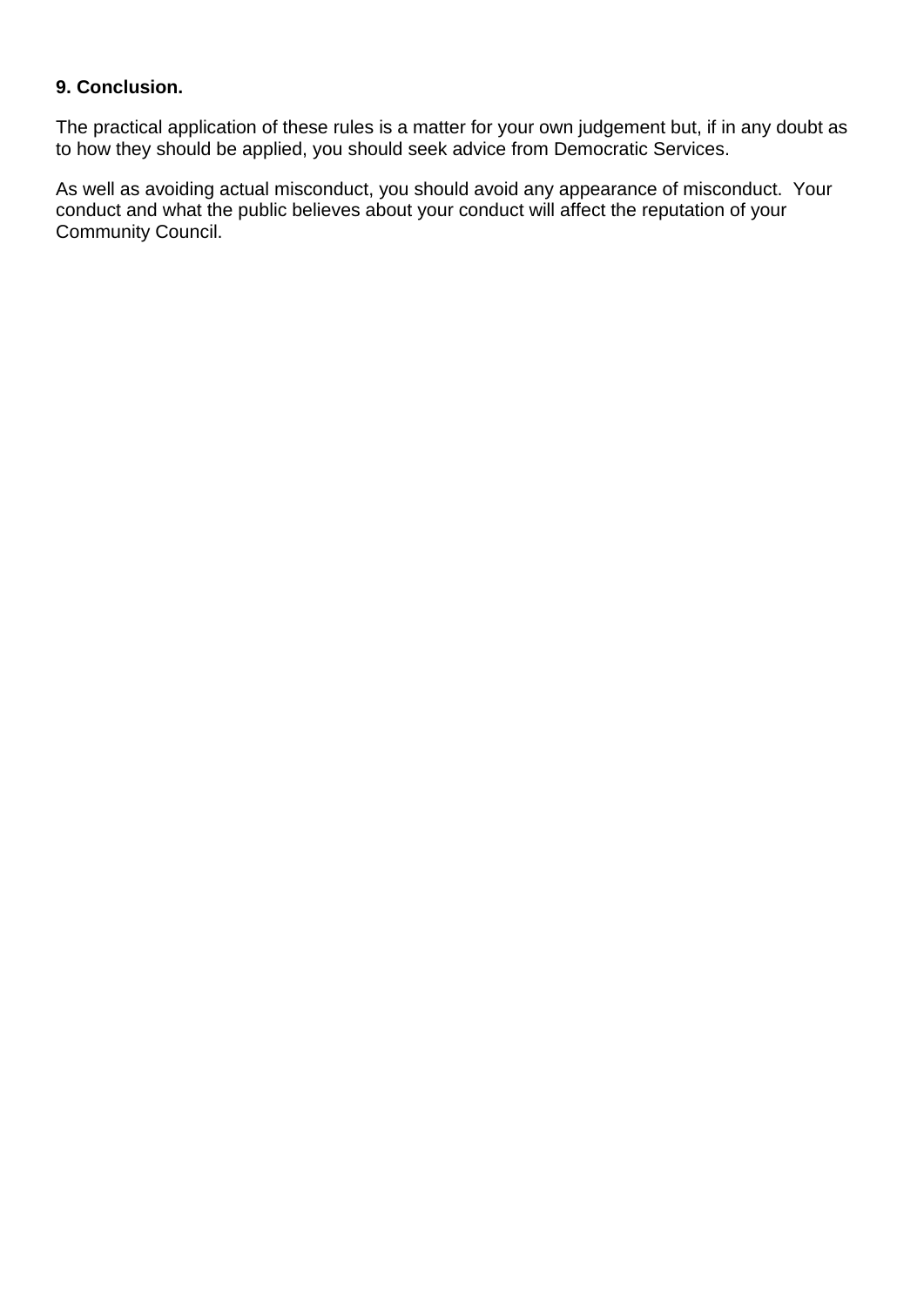#### <span id="page-11-0"></span>**Constitution for ……………………………………………. Community Council.**

1. The Community Council shall be known as the ………………………………… Community Council.

2. The Community Council will abide by the terms and conditions defined in the Scheme of Orkney Community Councils - 2021.

3. All Community Councillors must abide by the rules in the Code of Conduct for Community Councillors as duly signed within the nomination form.

4. The Community Council shall determine the number of meetings it shall hold but a minimum of four meetings will be held annually – preferably one in each quarter of the year.

5. The minimum complement of members required to establish a Community Council shall be twothirds of the seats on the Community Council but shall never be less than five members.

6. All meetings of the Community Council shall be called by notice issued by Democratic Services, posted where practicable, seven days before the date of the meeting, except special meetings which may be called, giving three days' notice, on the requisition of the Chair of the Community Council or a demand in writing made by one-third of the elected Community Councillors.

7. A Special meeting may be called at short notice to discuss a matter of an urgent nature but notice should never be less than three days unless within exceptional circumstances and with the agreement of Democratic Services. Agendas should be displayed publicly in accordance with the procedures for general meetings of the Community Council. Special meetings should be called for one item only.

8. The quorum of the Community Council shall consist of one-half of the seats on the Community Council but shall never be less than four members.

9. All meetings of Community Councils shall be open to the public but all Community Councils reserve the right to exclude the press and public from meetings during discussion of confidential items if such action is carried by the vote of a majority of all Community Councillors present and voting.

Notwithstanding the above, if any commercially sensitive or personal information relating to an item is provided to a Community Council, the item may be considered in private.

10. Orkney Islands Council will pay the Clerk's salary and cost of hiring meeting rooms for the equivalent of eight meetings held in any calendar year. Thereafter, the Clerk's salary and any additional meeting costs will be charged to the respective Community Council.

11. At the first meeting held after the ordinary elections and on an annual basis thereafter, as laid down in the Scheme for Orkney Community Councils - 2017 and provided that five of the total number of Community Councillors have been elected, the members of the Community Council shall appoint a Chair who shall be one of their own number and who shall normally hold office for a period of one year. Democratic Services staff shall open the meeting and conduct the business of electing a Chair by secret ballot.

12. The Chair, Vice-Chair and representatives shall be elected annually thereafter but the outgoing Chair, Vice-Chair and representatives shall be eligible for re-election.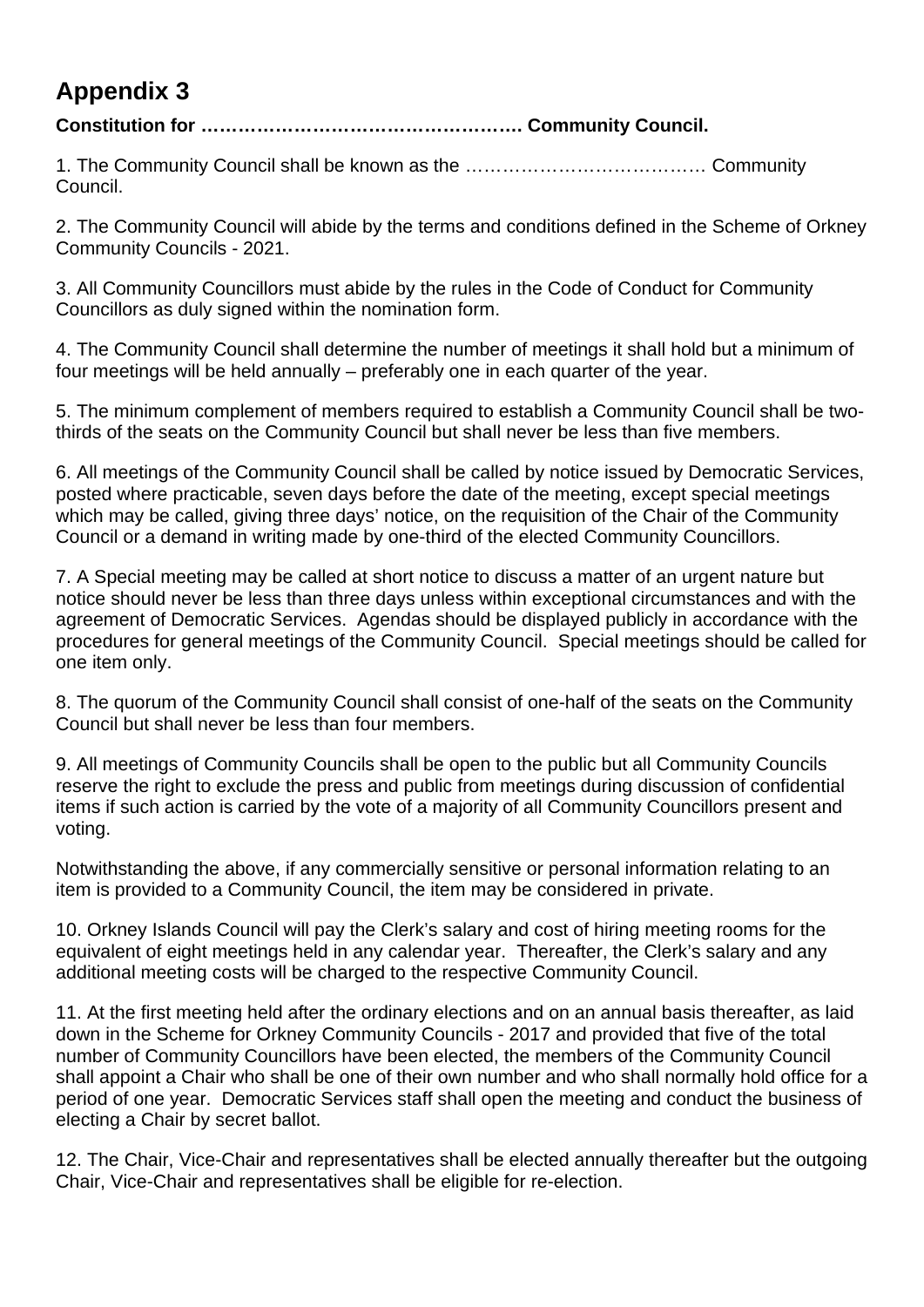13. Orkney Islands Councillors shall not be entitled to accept nomination for the post of Chair of the Community Council or to otherwise participate in the election of the Chair.

14. Once a Chair has been elected, the Community Council should elect a Vice-Chair who shall be one of their own number and who should deputise in the absence of the Chair. Any other necessary representatives should then be elected.

15. Deference shall, at all times during a meeting, be paid to the authority of the Chair who shall decide all matters of order, competency and relevancy and his/her ruling shall be final and shall not be open to discussion. It shall be the duty of the Chair to preserve order within the meeting and to ensure that members obtain a fair hearing.

16. The Chair shall have both a deliberative and a casting vote.

17. With the exception of the authority referred to at 15 and 16 above, the Chair of any Community Council holds no special power over and above that held by any other member of the Community Council beyond conducting business.

18. In the event of the Chair being absent from a meeting, the Chair shall be taken by the Vice Chair, whom failing, by a Chair appointed pro tempore and while in the Chair such person shall have the same powers and duties as if he/she were Chair.

19. Every motion should be moved and seconded and any subsequent vote recorded.

20. Whenever an amendment upon an ordinary motion has been moved and seconded, no second or subsequent amendment shall be moved until the first amendment has been dealt with, but notice of any number of further amendments must be given before the vote is taken on the first amendment. A brief verbal summary of the content of the further amendment may be given with the consent of the Chair.

21. An Elected Member of Orkney Islands Council, or Democratic Services staff, shall not be entitled to propose or second a motion or an amendment to a motion, nor shall he/she be entitled to vote.

22. In the event of any member at any Community Council meeting disregarding the authority of the Chair or being guilty of obstructive or offensive conduct, a motion may be thereupon moved and seconded to suspend such member for the remainder of the meeting. The motion shall be put to the meeting without discussion and, if supported by a majority of the members present, the motion shall be declared carried. If such a motion is carried, the member or members involved shall thereupon retire from the meeting.

23. Any member who has any pecuniary (financial) interest, direct or indirect, in any contract, proposed contract or other matter and is present at a meeting of the Community Council at which such contract, proposed contract or other matter is the subject of consideration must disclose such interest and shall retire from such meeting of the Community Council while such contract, proposed contract or other matter in which he/she has a pecuniary interest as aforesaid is under consideration

24. Any member who has a personal interest in any matter being considered should disclose this interest and should consider retiring from the meeting during discussions. This includes holding office in a Board or Committee within any external organisation.

25. In the event of a casual vacancy for a member of the Community Council occurring during the term of office, the vacancy shall be filled by Orkney Islands Council calling a public meeting, to be held within the Community Council area, giving a minimum of seven days notice and specifying that the meeting is being held to fill the vacancy.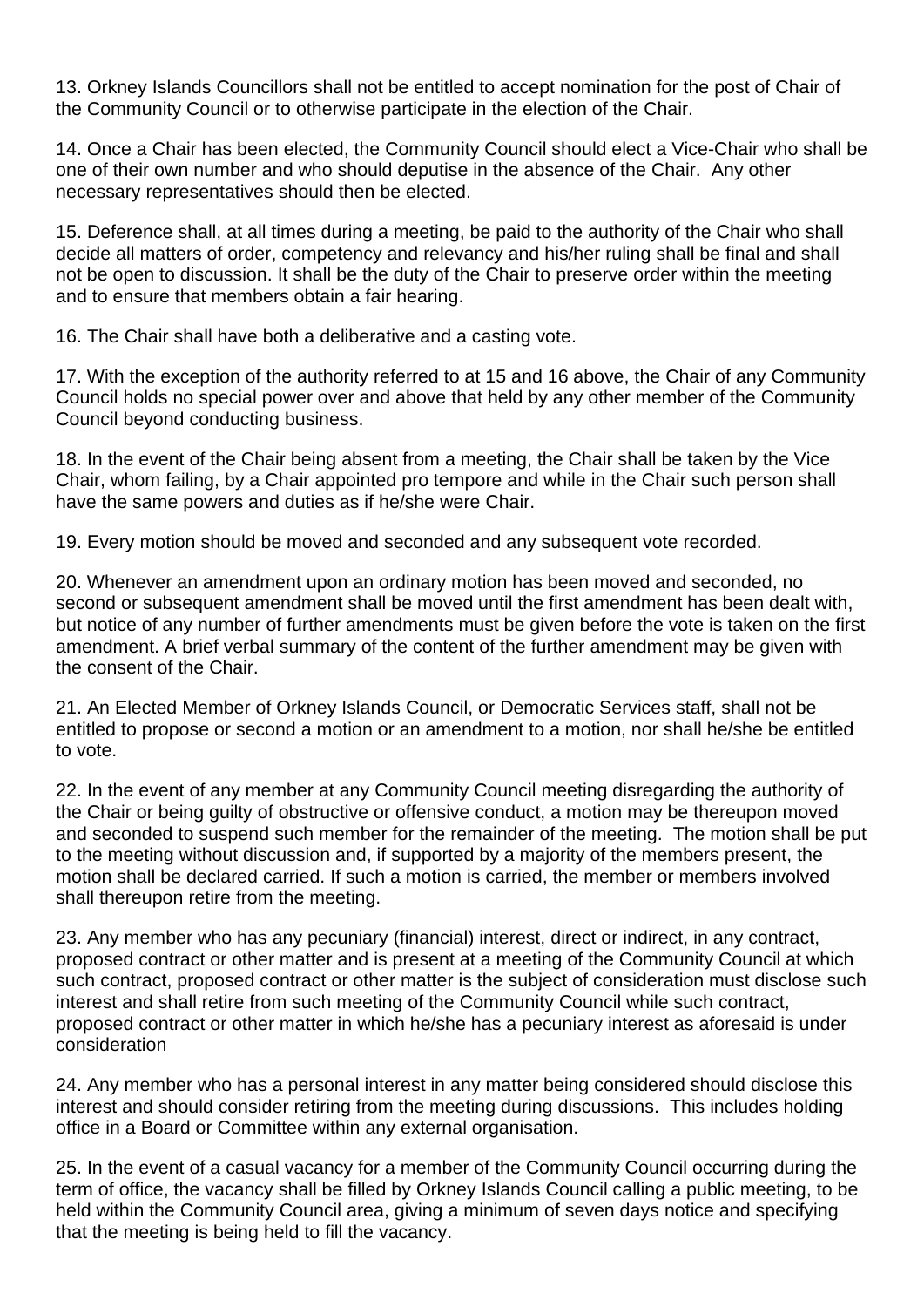26. Nominations, which must be proposed and seconded by electors contained within the current electoral register for that Community Council area in which the vacancy or vacancies exist, will be called for at the public meeting, and the vacancies will be filled by secret ballot carried out at that meeting. Only electors on the current electoral register for that Community Council area can be nominated and have voting rights in the process. Where there is an equality of votes, the matter will be decided by lot. The consent of any nominated candidate, who is not present at the meeting, must be produced in writing to the Clerk prior to the vote being taken.

26. Public meetings held to fill a vacancy or vacancies on any Community Council shall be held on a date to be determined by the Chief Executive of Orkney Islands Council but such meetings in respect of that same Community Council shall not be held at intervals of less than six months.

27. Community Councillors who have not attended any meetings of the Community Council for a period of 6 months without giving a satisfactory explanation shall be deemed to have resigned. The vacancy shall be filled according to the procedures for a casual vacancy.

28. Agendas for Community Council meetings shall be publicly displayed for seven days prior to the next scheduled Community Council at suitable places within the area served by the Community Council.

29. Minutes of Community Council meetings, once approved at a subsequent meeting of each respective Community Council, shall be publicly displayed with the exception of any parts of a Minute which relate to items taken in private.

30. All agendas and minutes of the Community Council shall be submitted to Orkney Islands Council.

31. Orkney Islands Council shall appoint/retain a Clerk who shall not be a member of the Community Council.

32. All correspondence between Community Councils and any Services of Orkney Islands Council should be carried out via Democratic Services.

33. If a matter requires action to be taken before the next scheduled meeting, then decisions can be taken by a majority of members and this would be minuted at the next scheduled meeting.

34. A Community Council may establish a Sub-committee for specific projects and terms and remit of the Sub-committee must be agreed by a majority of members.

35. Orkney Islands Council shall allocate a sum annually which may be expended at the discretion of the Community Council.

36. Periodic statements of receipts and payments will be provided by Orkney Islands Council for the information of the Community Council.

37. A summarised receipts and payments statement made up to 31st March each year will be provided by Orkney Islands Council. This statement will also show the carried-over balance available to the Community Council for spending during the following financial year. The annual statement must be publicly displayed in a suitable place within the area of the Community Council, within fourteen days of receipt by the Clerk.

38. All Community Council expenditure must comply with the Financial Regulations of Orkney Islands Council and decisions on financial matters must be taken by a quorum of members.

39. Tendering procedures of Orkney Islands Council should be followed when administering projects.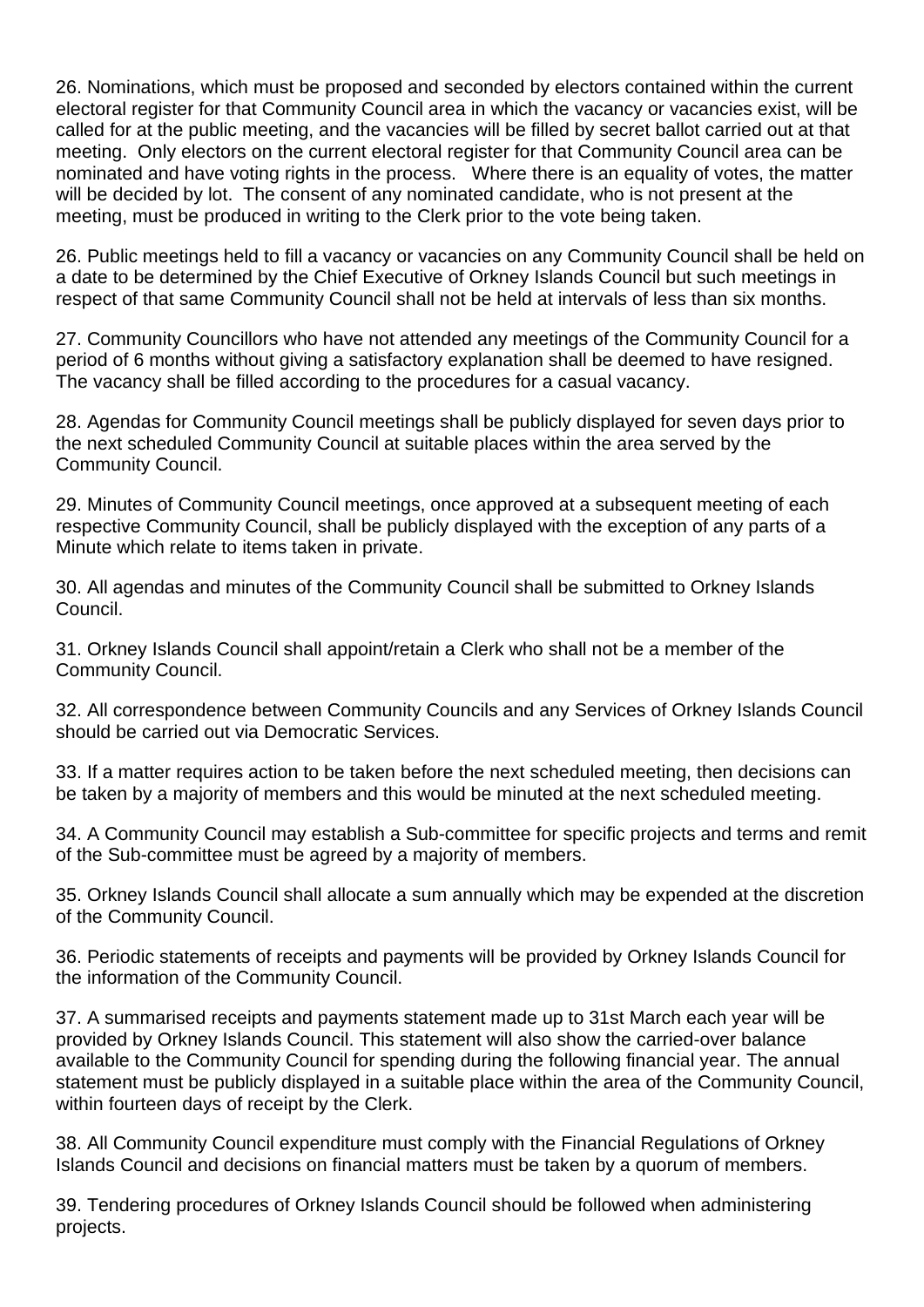40. All ordering and certification procedures required by Orkney Islands Council must be observed before invoices are forwarded via Democratic Services for payment.

41. Public liability insurance must obtained by the Community Council.

42. It is not permissible to film, photograph or otherwise record the proceedings of Community Council meetings, unless permission of the Chair has been obtained, in consultation with the Democratic Services, not less than five clear days before the meeting.

43. ………………………………………………………………….Community Council may purchase, sell, lease or otherwise acquire and grant rights in heritable property. The title in whose name any property belonging to the Community Council is to be held and by whom any deeds will be granted shall run in the name of the Chair, Vice Chair and Clerk of the Community Council and their successors in office as trustees for and on behalf of the Community Council.

44. Any breach of the Scheme for Orkney Community Councils – 2021 may be reported to Orkney Islands Council to determine what action, if necessary, should be taken.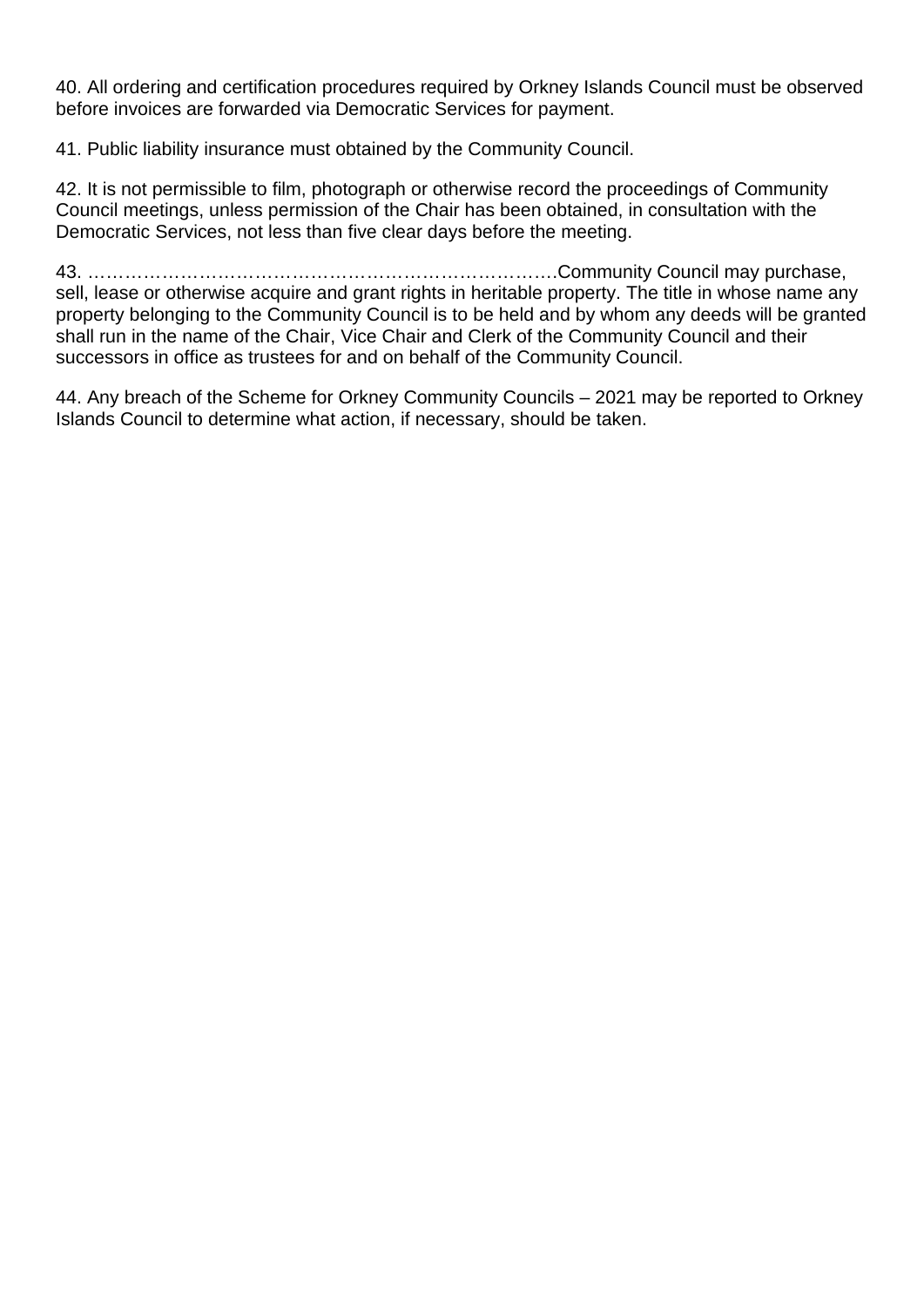### <span id="page-15-1"></span><span id="page-15-0"></span>**Orkney Islands Council - Community Council Grant Scheme (CCGS)**

#### **Terms and Conditions**

Financial assistance will be granted, to an annual ceiling (known as the Capping Limit), to Community Councils at 50%, 60%, 75% or 80% of the cost of projects submitted by Community Councils if they are deemed appropriate within the "List of Approved Categories".

Community Councils must consider whether to provide assistance towards any project and whether CCGS may be utilised towards this financial assistance. The decision to make an application for CCGS assistance must be made by a majority of members and minuted accordingly. Distinction must be clearly made, and duly minuted, on whether the assistance is to be granted to the applicant **regardless** of assistance being approved through CCGS or whether the financial assistance is to be awarded **only** if assistance is approved through CCGS.

In any financial year, if the annual Capping Limit is reached, further funding must be met entirely from the Community Council's own funds. If the appropriate Capping Limit has not been reached within any financial year, the remainder does not carry forward into the next financial year.

Retrospective grants will not be approved by Orkney Islands Council. However, provided that the original request for funding is received by the Clerk before the actual event or project has commenced, then the project costs would be eligible under CCGS.

CCGS application forms must be submitted to Democratic Services. Notification of approved assistance should normally have been received by the Clerk before any expenditure has been incurred.

CCGS assistance being claimed will only be paid on submission of satisfactory evidence of relevant expenditure being incurred.

### <span id="page-15-2"></span>**Community Council Grant Scheme**

### <span id="page-15-3"></span>**List of Approved Categories**

#### **Approved Categories for 60% Grant Assistance**

A.1. Cost of maintenance of and equipment for Kirkyard caretaking.

A.2. Cost of reinstating fallen and insecure gravestones and improvements to burial grounds such as levelling and reseeding.

A.3. Cost of providing facilities and equipment for community wings of community schools.

A.4. Cost of providing high visibility clothing for school children.

A.5. Cost of providing transport for school children who do not qualify for local authority school transport.

A.6. Provision of equipment and facilities for play groups, drama groups, sports clubs, or other groups or clubs established to provide recreational or pre-educational facilities.

A.7. Cost of providing play equipment for Council approved play areas.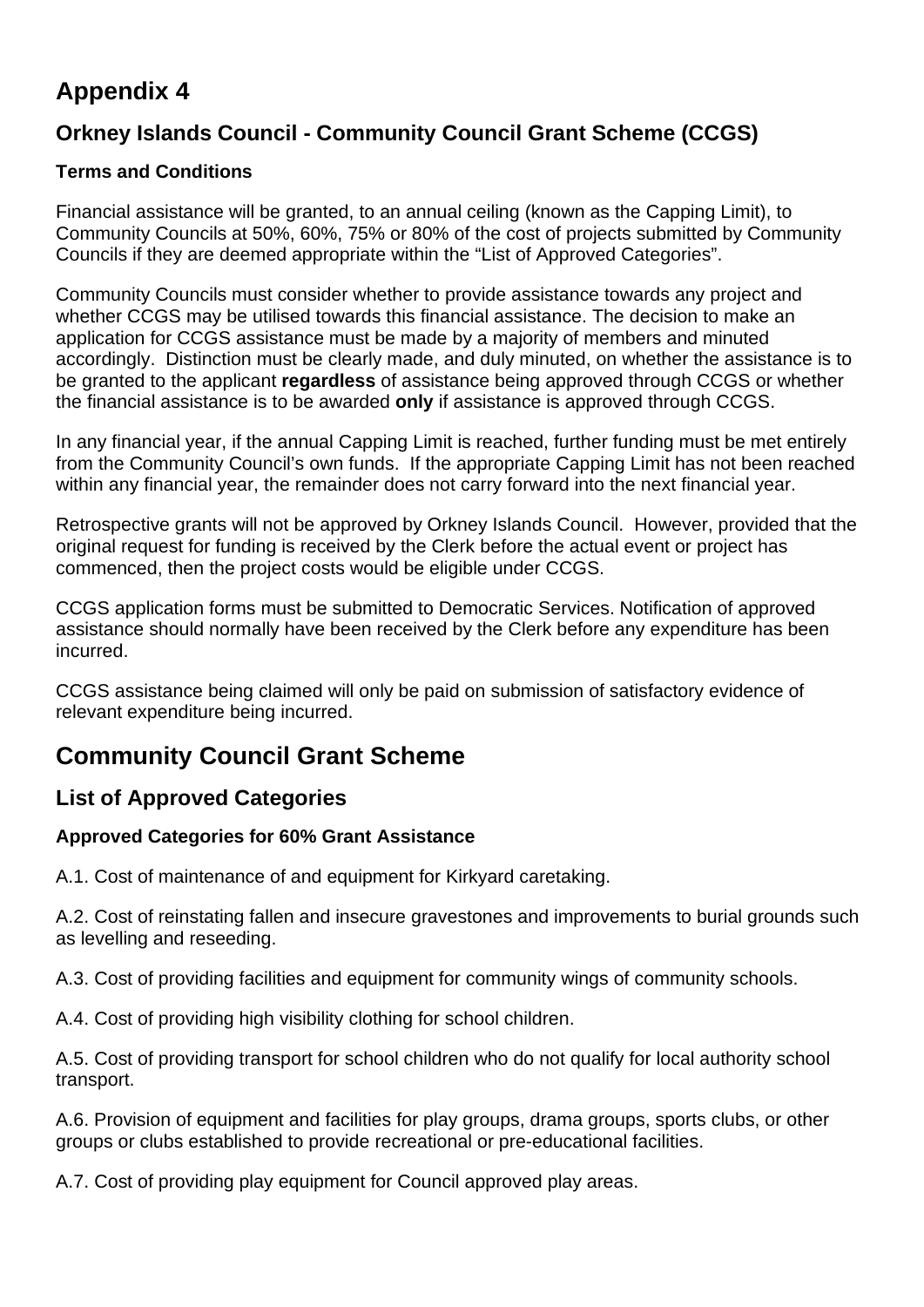A.8. Transport costs and/or training fees within Orkney associated with recreational and educational groups based in an Orkney area.

A.9. Transport costs and/or training fees within Orkney associated with recreational and educational groups, based in an Orkney area, outwith Mainland Orkney.

A.10. Cost of hiring Orkney Ferries or other appropriate vessels, or chartering aircraft, by groups for recreational activities. Where Orkney Ferries vessels are used, 60% grant should be calculated after deduction of fares for all passengers on the journey, calculated on the standard scheduled service rate being applied on the respective route at the time of the hire.

A.11. Cost of meals and travel for Senior Citizens, including costs in connection with the provision of mini buses for that purpose.

A.12. Cost of operating schemes to promote waste disposal.

A.13. Cost of providing benches and tables in public areas.

A.14. Cost of providing training and equipment for Community Council Clerks.

A.15. Cost of producing audio or visual material which promotes tourism or preserves heritage.

A.16. Cost of cutting grass in amenity areas not maintained by OIC.

A.17. Cost of providing hospitality, with the exception of alcoholic beverages, for the North Isles Sports event.

A.18. Cost of providing fireworks displays.

A.19. Cost of maintenance or improvement to the Papa Westray Private Water Scheme.

A.20. Costs in connection with museums under Community Council control and other similar facilities.

A.21. Cost of vermin eradication programmes.

A.22. Costs in connection with the provision of funerary and burial services in island areas.

A.23. Capital expenditure in connection with the maintenance and upgrading of buildings and equipment for businesses in community ownership, including community co-operatives.

A.24. Assistance with administrative and organisational costs incurred by development groups.

A.25. Assistance with the cost of providing or improving local amenities or projects providing community benefit.

A.26. Assistance with the cost of producing local newsletters.

A.27. Cost of repairs and maintenance to war memorials and their immediate curtilage.

A.28. Costs relating to weighbridge replacement or maintenance.

A.29. Cost of public liability insurance for Community Councils.

T.1. Costs in connection with transporting aggregate materials from mainland Orkney to islands.